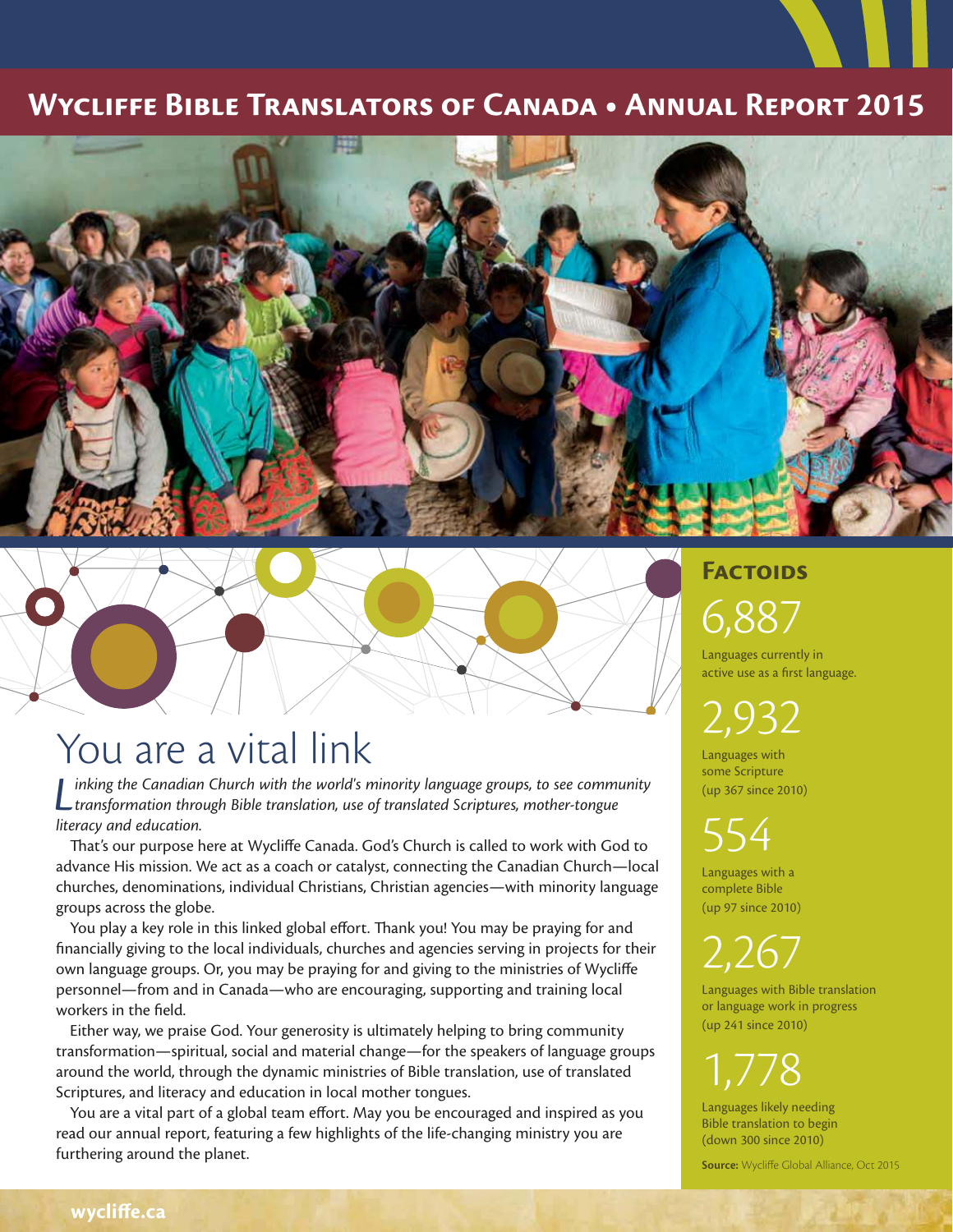## 374

Canadians serving as Wycliffe personnel at home or overseas

## 51

Countries where this language work involves Canadians

## \$35,694

Wycliffe Canada personnel who raise their own financial support

Average annual financial support received by each of these personnel

## 353

227

Languages in which Wycliffe Canada personnel are directly working

### 10%

For 70-plus years, Canadians have been serving with Wycliffe to function and related language ministries. And we are so  $\blacksquare$  or 70-plus years, Canadians have been serving with Wycliffe to further thankful that many of you have been co-workers with them through your prayers and gifts!

World's languages with Bible translation underway that involve Canadian staff

145,470,866

Number of speakers of these 227 languages

**Factoids**



## You are a co-worker with us

Of Wycliffe Canada's 374 staff worldwide who raise their own financial support, 106 work in support services here in Canada. Some challenge the Church about Bible translation, help recruit and train personnel, or support 124 additional volunteer staff. Others produce communication tools to get out the message (such as Natasha Ramírez, featured on next page). Some process and distribute the many financial gifts for those working in the four corners of the planet. Others use their administrative and leadership gifts, providing Wycliffe Canada direction. Still others keep computers and software working so day-to-day operations run properly.

Another 270 personnel minister with Wycliffe's field partner, SIL, or with other Wycliffe organizations. Most of these serve outside of Canada. Some serve in a variety of support services in the field. And, of course, many work overseas in Bible translation, linguistics, mother-tongue literacy and education, as they train, mentor, support and advise local workers serving their own language groups in dozens of countries.

#### **PROFILE:** Natasha Ramírez: Eye for photography, heart for Bible translation

Matasha Ramírez says her role as a photojournalist with Wycliffe Canada<br>has expanded her "white-girl-from-a-farm worldview." The 28-year- $\mathcal N$  has expanded her "white-girl-from-a-farm worldview." The 28-yearold Alberta native (pictured above) knew little about Wycliffe or Bible translation when she began volunteering several years ago at Wycliffe Canada's Calgary headquarters. Eventually, she joined a team of young people on a Wycliffe short-term trip to a "closed" country in South Asia. It was her first-ever overseas trip—and God used it to stir her heart. While taking photos of the team's activities for *Word Alive* magazine, Natasha grew in both her understanding of Bible translation and its impact on individuals, communities and churches. The experience confirmed her sense that God was calling her to use her journalism skills to publicize Wycliffe's ministries, to get other Canadians involved in the work. Since then, Natasha has travelled to Africa, Central and South America and Southeast Asia on behalf of *Word Alive*.

Whatever they do, almost all of our staff look to God for churches, denominations, friends, family and fellow believers to stand with them in partnership through financial gifts and prayer. You may be one of those partners.

This makes you an extension of our staff! Without your support, personnel could not serve God to further the Bible translation task. It's that simple. That's why Wycliffe Canada is so grateful for your dedication!



"As a photographer," says Natasha, "I have the opportunity to tell stories through the photos I take that hopefully help inform and engage others in the work of Bible translation, helping them to get a better sense of the need for Bible translation and also showing how Bible translation plays a role in building the Church.

"But more than that, I see my job as an opportunity to tell the stories of how Jesus is transforming lives all over the world; how He is growing His Church, how He uses the most unlikely people to remind all of us, here in Canada and overseas, just how powerful God's Word is and how the gospel changes everything!"

Like Natasha, hundreds of Wycliffe Canada personnel are serving in the worldwide Bible translation movement because donors like you support them financially.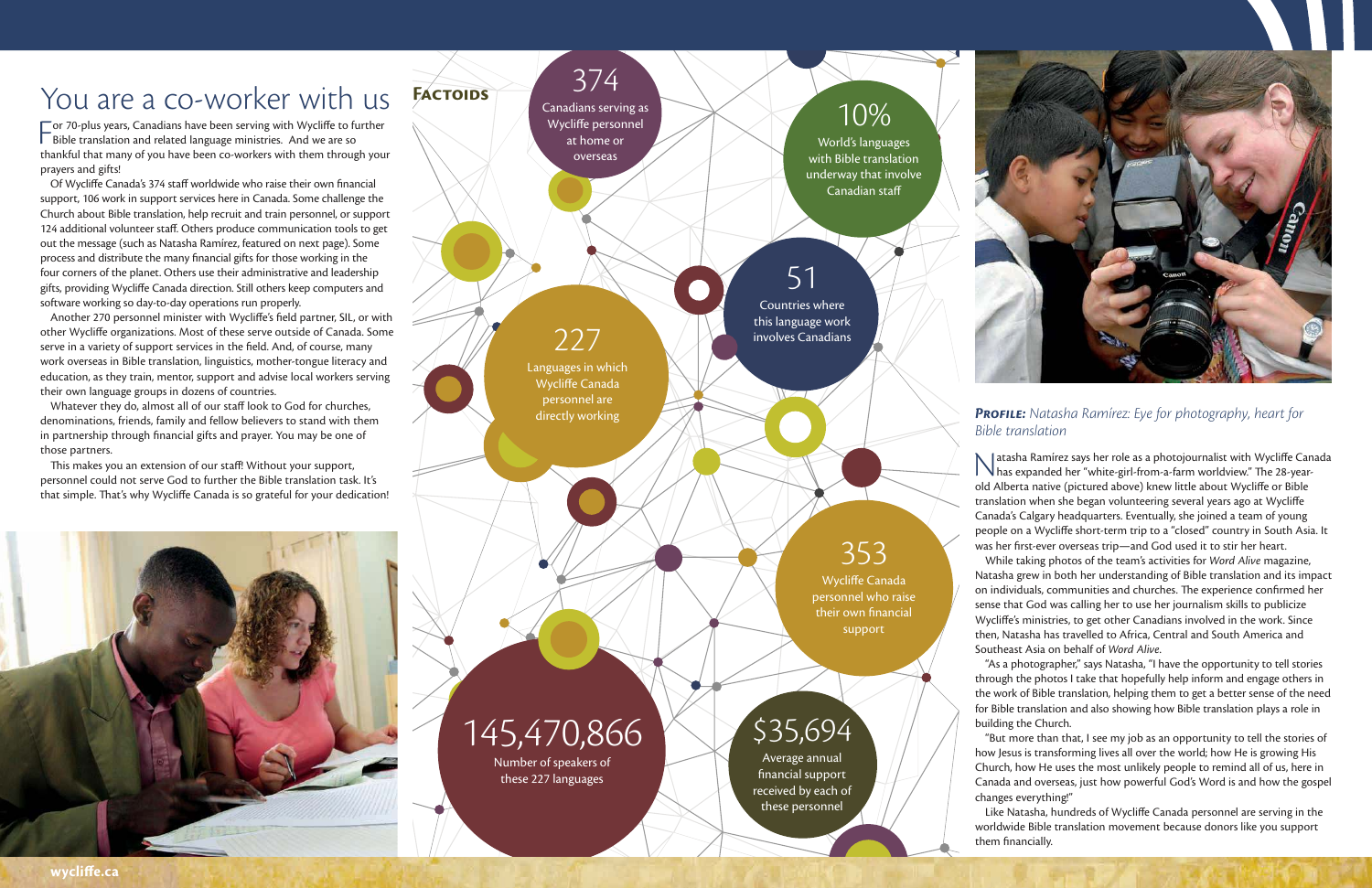**Factoids**

## \$306,359

What Canadians gave in 2015 for work in focus areas

Number of Wycliffe Canada-sponsored projects in focus areas

# 14

## 760+

 Language groups potentially impacted by this focus area work

## 101 million+

Population potentially impacted in these focus areas

## You are part of a global focus

Traditionally, Canadian missionaries serving with Wycliffe Canada have<br>been the primary link between churches in Canada and language been the primary link between churches in Canada and language communities overseas. Today, however, Wycliffe Canada is also connecting Canadian churches and individual Christians, like you, to local believers in minority language groups around the world.

You may be praying for and financially giving to the ministries of these passionate servants of Christ (such as Pastor Pius Mbahlegue, featured on the next page). As you do, God is using them to transform their communities. These local partners—sometimes with on-site help from Wycliffe Canada personnel—are tirelessly serving their own language groups in Wycliffe Canada's focus areas of the world.

However they use their gifts and abilities for their own people, your support is vital. You are pushing God's Word forward in the heart languages of hundreds of groups in focus regions where Wycliffe Canada is concentrating its efforts.

Your gifts are advancing a variety of ministries among these people. These include Bible translation; use of translated Scriptures; mother-tongue literacy/education; capacity-building/training; mobilizing staff, funding and prayer for the work; and creating vital reference materials for language workers.

Some of these local workers are individually sent by their churches to serve with Wycliffe personnel. Others have banded together to form independent, local organizations to advance Bible translation ministries.

> words spoken to the whole village after the terrible disaster." A short time later, Pius led trauma healing workshops to help Bambalang's hurting residents apply God's Word to their situation. He and his fellow translators also initiated a roof restoration campaign for nearly 100 homes in the affected area. Their compassionate response resulted in increased respect and acceptance from community members. Pius is grateful that he and his flock now have access to God's Word in

#### **Profile:** Pius Mbahlegue: translator, pastor, peacemaker

A s a Bible translator serving his people in Cameroon as part of the Ndop<br>Cluster, Pius Mbahlegue (pictured above, middle) has played a key role  $\lambda$  s a Bible translator serving his people in Cameroon as part of the Ndop in developing a writing system for his Bambalang language and translating God's Word. But he's also a spiritual shepherd of the Bambalang people. In that role he preaches and teaches using the translated Scriptures, as part of ministry in the Ndop Cluster, supported financially by donors like you through Wycliffe Canada.

Five years ago, shortly after he and his colleagues finished translating Luke's Gospel, a violent mob from a neighbouring community invaded Bambalang village. Intent on seizing land, they set fire to more than 400 homes. Soldiers quickly restored order, but not before hundreds of families were left destitute. Many outraged residents were filled with hatred and some plotted

"Now they are hearing the truth in their language," Pius says. "They are actually growing deep in their faith."



acts of revenge.

However, on the heels of the disaster, the community gathered for a previously-scheduled dedication ceremony for the first book of the Bible in their language, the Gospel of Luke.

"Nobody in the village shall ever forget the first words God spoke to them [in their heart language]," says Pius, "because those were the first

the language they speak daily. Parishioners are learning the truths of the gospel and the church has become a place of restoration.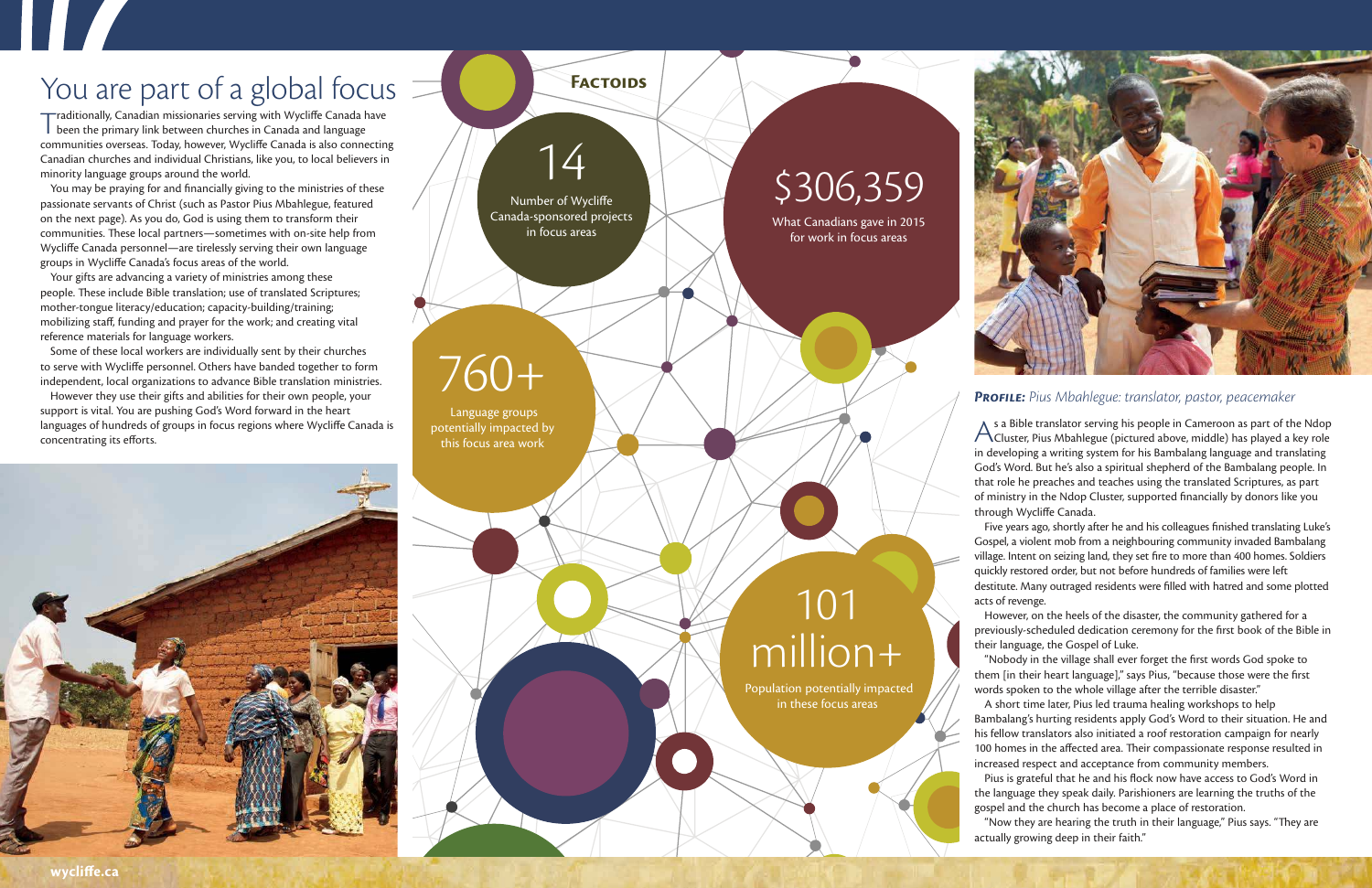

 $\bigodot$ n behalf of the board<br>Oof Wycliffe Canada, we n behalf of the board count it a joy to serve with you in furthering God's mission by enabling people to receive God's Word in their heart languages. Your donations and prayers are a crucial part of that mission. I wish everyone could have the opportunity to attend the dedication of a

new Bible translation and witness the joy on people's faces as they receive the Word of God in the language that speaks to them at a deep level. Having visited several fields where our members and partners are working, I can attest that the funds they receive are well stewarded to maximize effectiveness.

We thank you for your faithfulness and look forward to continued partnership with you in this important work of the Church.

#### **Jannice Moore Board Chair**

**Wycliffe Bible Translators of Canada Inc.** 

(For details about Jannice and the rest of the Wycliffe Canada board members, visit wycliffe.ca, click "About Us" and then "Our Leaders.")

#### **Summary of Financial Information**

These figures show financial activity for Wycliffe Bible Translators of Canada Inc. for the fiscal year ending Sept. 20, 2015. Complete audited statements are available at statements.wycliffe.ca.

#### **Statement of Operations and Changes in Fund Balances** (in thousands of dollars)

**Expenses**

Wycliffe Bible Translators of Canada Inc. is a charter member of the Canadian Council of Christian Charities (CCCC). Spending of funds is confined to approved programs and projects. Each restricted contribution designated towards an approved program or project will be used as designated, with the understanding that when the need for such a program or project has

| Revenues                    | 2015 Sept 2014 Sept |        |
|-----------------------------|---------------------|--------|
| <b>Contributions Income</b> | 16.612              | 15.765 |
| Other Income                | 158                 | 283    |
|                             | 16.770              | 16.048 |

| <b>Expenses</b> |        |        |
|-----------------|--------|--------|
| Programs        | 12,993 | 13,060 |
| Administration  | 2,429  | 2,196  |
| Fundraising     | 1,063  | 859    |
|                 | 16,485 | 16,115 |

| Excess of revenues over expenses   | 285   | (67)  |
|------------------------------------|-------|-------|
| Gain on sale of property           |       | 158   |
| Fund balances at beginning of year | 3.249 | 3.158 |
| Fund balances at end of year       | 3,535 | 3.249 |





been met, or cannot be completed for any reason, the remaining restricted contributions designated for such program or project will be used as determined by Wycliffe Canada policy and guidelines. The total costs of all programs and projects include costs imposed by governments as well as a fixed percentage to cover administrative costs. Gifts of \$25 or more will be acknowledged and receipted with an official receipt for income tax purposes. For more information, please see our web page "Financial Practices and Principles" at <principles.wycliffe.ca>. Revenue Canada Charitable Registration #10822 3371 RR0001.